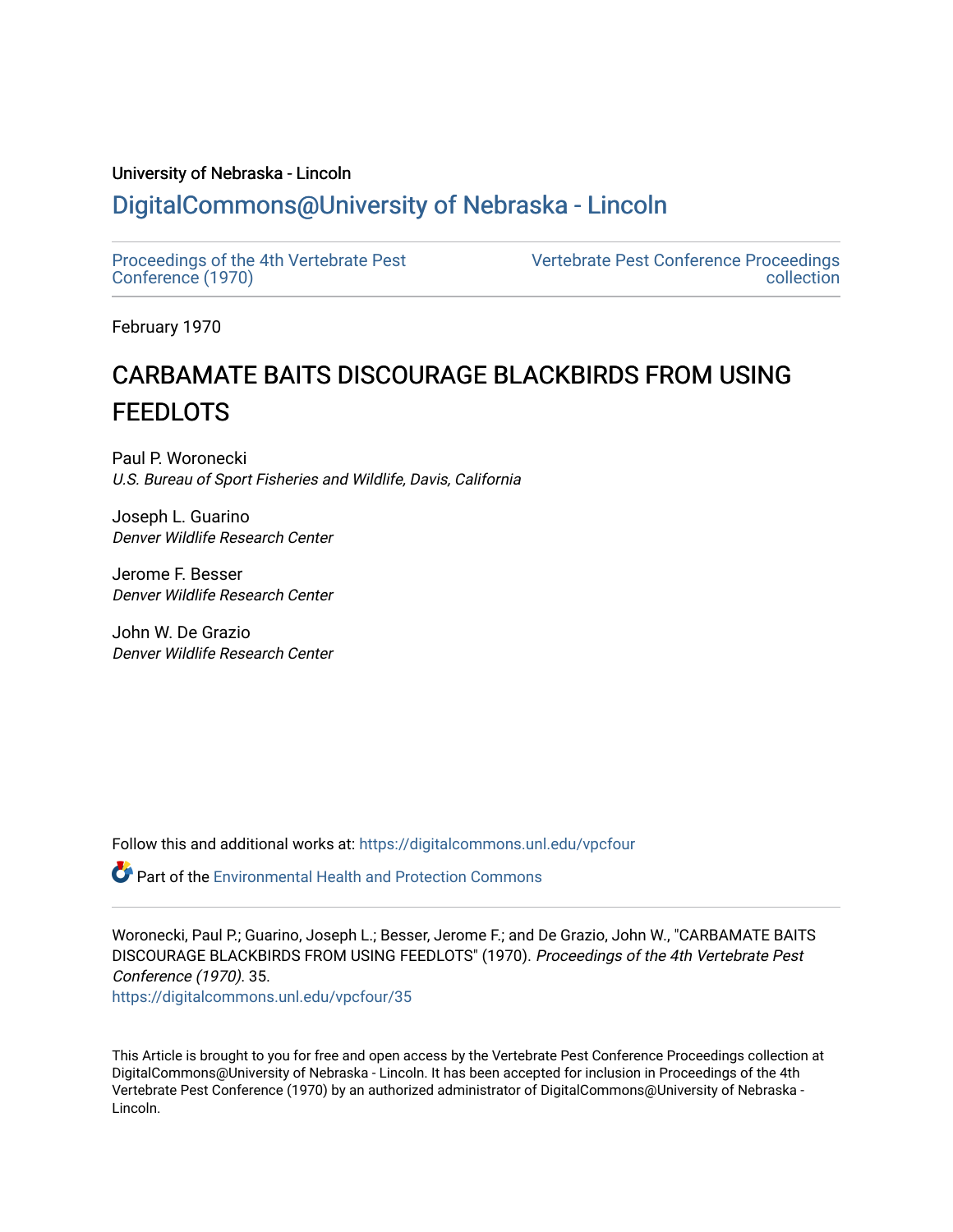### **CARBAMATE BAITS DISCOURAGE BLACKBIRDS FROM USING FEEDLOTS**

PAUL P. WORONECKI, United States Bureau of Sport Fisheries and Wildlife, Davis, California JOSEPH L. GUARINO, JEROME F. BESSER, and JOHN W. DE GRAZIO, Denver Wildlife Research Center, United States Bureau of Sport Fisheries and Wildlife, Denver, Colorado

ABSTRACT: Red-winged blackbirds (Agelaius phoeniceus) have been discouraged from using cattle feedlots near Denver, Colorado, by baiting alleys with cracked corn treated with an aversion-producing immobi1izing agent, DRC-736 [4-(methylthio)-3,5-xylyl Nmethylcarbamate]. In three studies, large populations of redwings were reduced 70% - 98% within a few days and protection lasted about a month. In a fourth study, simultaneous baiting of three heavily used feedlots reduced redwing use by more than 90% within hours and was apparently responsible for these birds abandoning their roost and relocating in areas where they caused little trouble. Mortality was low (less than *5%* of affected redwings in the fourth study), and few birds of nontarget species were affected.

## INTRODUCTION

Damage, nuisance problems, and hazards caused by beneficial or protected species of birds continue to trouble our society. Certain agents that have a minimum hazard to wildlife have shown promise for alleviating these problems. Especially useful are chemicals that cause birds to avoid an area after application (Goodhue and Baumgartner, 1965a, 1965b; Woronecki, Guarino, and De Grazio, 1967). One of these, an experimental compound, DRC-736 [4- (methylthio)-3,5-xylyl N-methylcarbamate], has been very effective for protecting sprouting corn from pheasants (Phasianus colchicus) (West, Brunton, and Cunningham, 1969) and boattailed grackles (Cassidix mexicanusl (West and Dunks, 1969); and we have found it an excellent means of protecting livestock feedlots from problem blackbirds by causing aversion (Woronecki et al., 1967).

DRC-736 causes temporary paralysis in birds through reversible cholinesterase inhibition. When blackbirds are given oral doses near the TI50 (TI = temporary immobilization), paralysis occurs in about 20 minutes and lasts about an hour. For red-winged blackbirds (Agelaius phoeniceus), the TI50 is 1.0 mg/kg and LD50 is 8.4 mg/kg, giving about an 8-fold safety margin. The compound has no known secondary hazards (Schafer et al., 1967).

Three earlier field trials to discourage wintering redwings from using individual feedlots near Denver, Colorado, were briefly reported by Woronecki et al., (1967). This paper describes the results of a fourth study with DRC-736 in which all major feedlots within the daily feeding range of a roost of blackbirds were baited simultaneously.

#### BAITING TESTS

In the three earlier studies (1962-1965), DRC-736 was applied at 1%-2% to screened, cracked corn, which was diluted 1:10 with untreated cracked corn and scattered by hand or hand-operated spreaders in feedlot alleys at about 1/2 lb treated bait per acre. Results were generally very good. Redwing populations (as many as 17,000 birds before treatment) dropped 70%-98% within a few days. They then gradually rose again, reaching pretreatment levels in about a month, when baiting was required again. Mortality among affected redwings was estimated at 10%-20% by collecting paralyzed birds; this figure is probably an overestimate, however, because of the stress produced by handling. About 50 birds of seven other species were known to have been affected or killed in these tests.

Although the results of these studies were generally quite satisfactory, they led us to believe that if all feedlots within the daily feeding range of birds in one roost were treated simultaneously, enough aversion could be created to disperse the entire roost. Therefore, a fourth study was conducted in 1966-67 in a sector of the South Platte River Valley surrounding the only known major winter roost in the area, Mile High Marsh. Three feedlots had the most troublesome blackbird problems; these were the Natco and Mancini Feedlots, 5 and 6 miles northwest of the marsh, and the DMH Feedlot, 9 miles southwest. Each lot had had high redwing populations in past winters, and band returns revealed an interchange of birds among these lots.

The three lots were baited simultaneously at dawn on December 29, 1966, after the first major freeze and snowfall had made normal foods less available and most of the redwings were